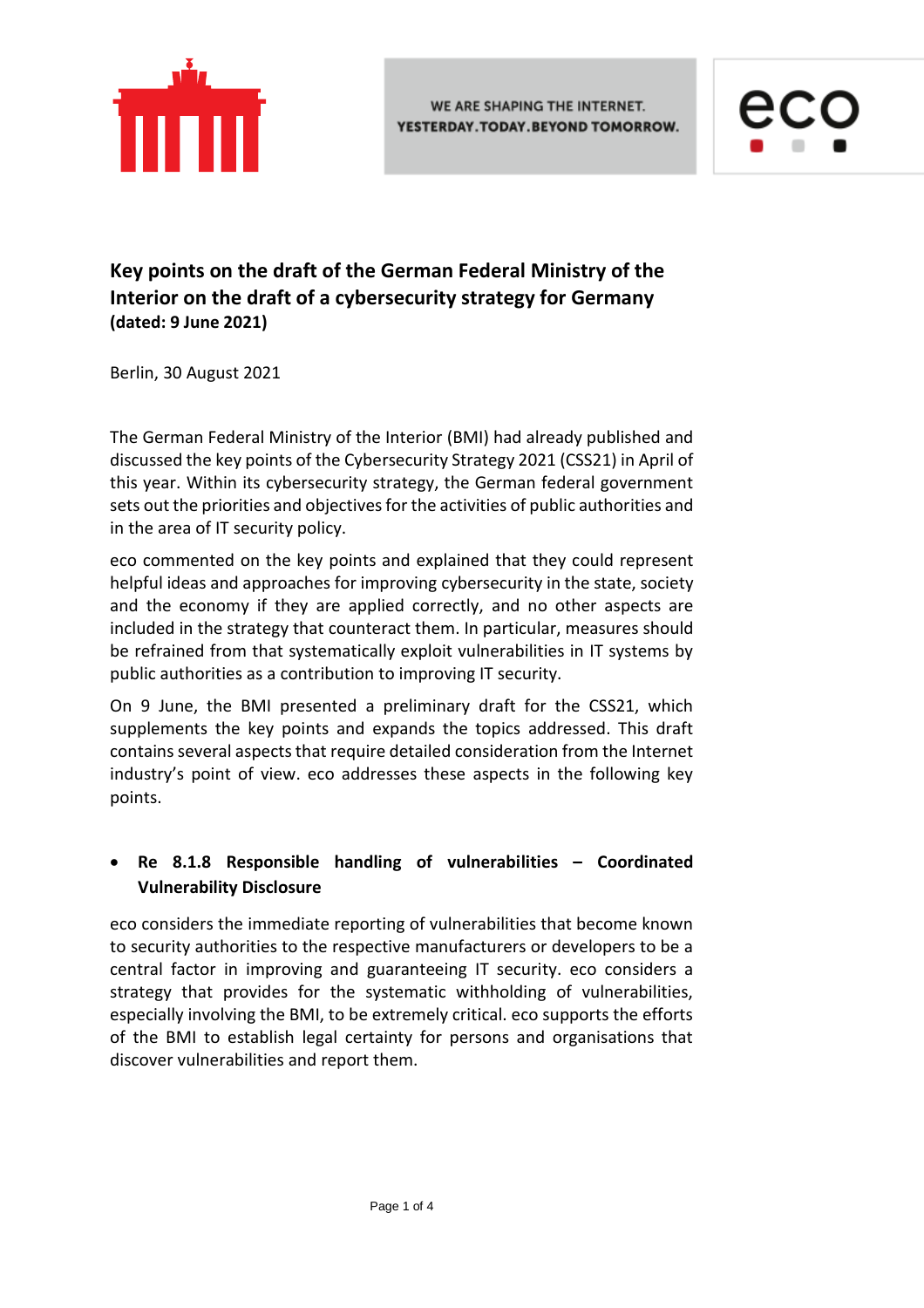



## • **Re 8.3.1 Improve the German federal government's options for averting cyber attacks**

According to the plans of the BMI, the German federal government's options for countering cyber attacks are to be made possible and expanded through amendments to the Basic Law. eco urgently warns that the legislature is tangentially affecting an area that is sensitive to fundamental rights and that telecommunications secrecy is thus also to be weakened. In particular, it should be conclusively clarified beforehand to what extent danger prevention is to be understood and under what conditions it is to be made possible.

#### • **Re 8.3.7 Intensify criminal prosecution in cyberspace**

eco recognises that criminal prosecution in the area of crime through the use of IT must be intensified, as must criminal prosecution in the case of attacks on IT. eco considers this to be a central challenge in the area of IT security that the state must address in the coming years. However, it is problematic in the present formulations and designs that the state does not address this in a meaningful, proportionate and fundamental rights-protecting way. eco is clearly against the use of Trojans on a large scale and calls on the legislator to develop less invasive measures with clear legal boundaries. eco rejects an obligation for companies to cooperate in the installation of malware on users' end devices.

### • **Re 8.3.8 Promote responsible handling of 0-day vulnerabilities and exploits**

eco considers the question discussed here about the right time to report 0 day vulnerabilities to be obsolete and not expedient. Vulnerabilities should be reported immediately to the respective manufacturers by public authorities as soon as they become known to them. Together with the manufacturers, a way should be sought to eliminate the vulnerability immediately and thus minimise the risks for citizens. The retention of vulnerabilities by state authorities for other purposes is considered irresponsible and counterproductive for IT security by eco. In this way, public authorities not only undermine IT security, but also damage the trust of citizens in state institutions.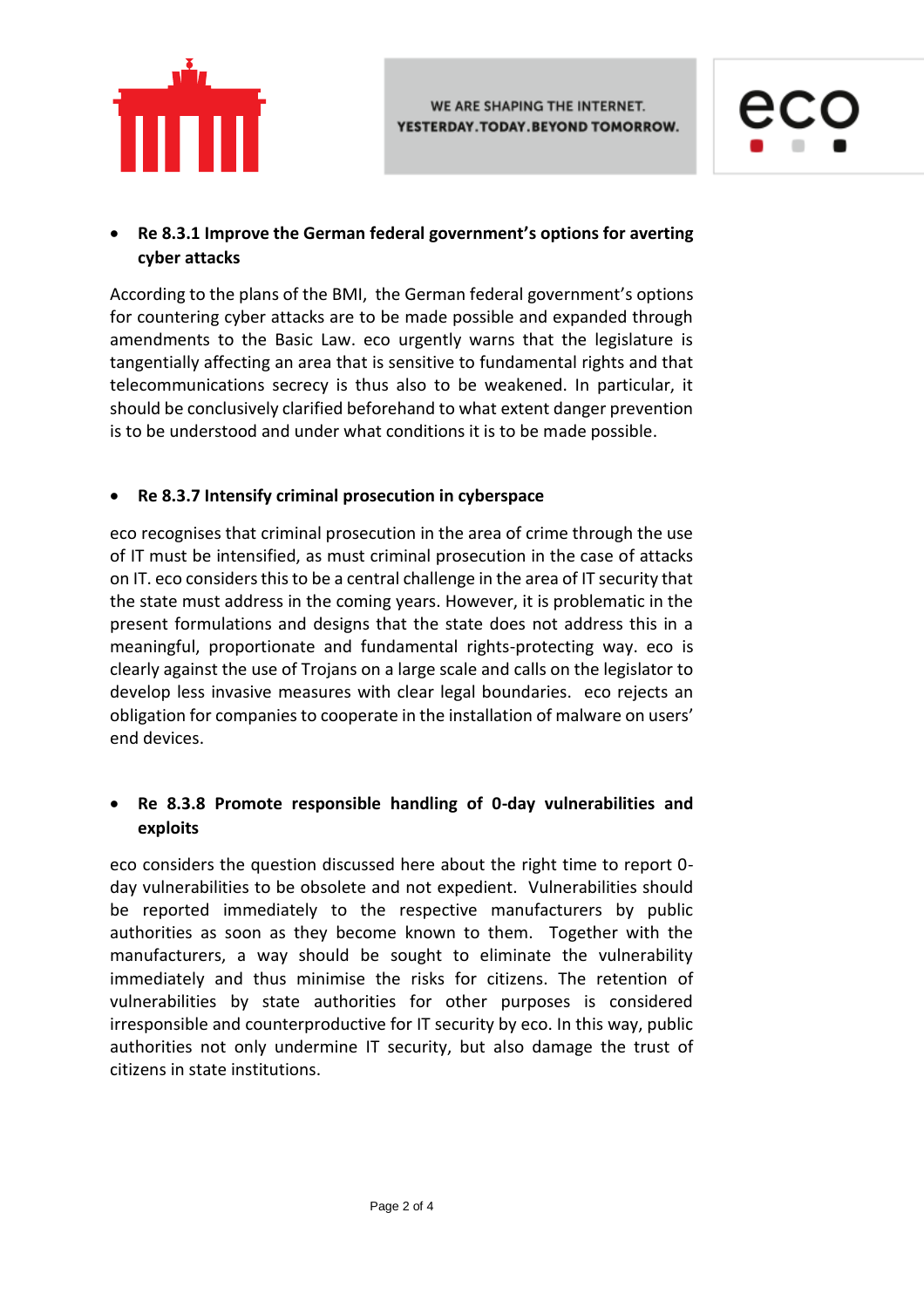



## • **Re 8.3.9 Ensuring security through encryption and security despite encryption**

One of the central points of criticism of the German government's last cybersecurity strategy (CSS 2016) were the goals of "security through encryption" and "security despite encryption". After these theses did not appear in the previous consultations on the cornerstones of the now present security strategy, there was hope that the federal government would have refrained from this heavily criticised approach. The demand that has now been reintroduced is considered unacceptable by eco. The systematic weakening of encryption - whether through the exploitation of vulnerabilities or even through demands for "key management" or "access options" - is a threat to the security, integrity and confidentiality of communication. Particularly in view of the fact that corresponding considerations appear in the draft CSS 2021, eco reiterates: A built-in vulnerability to circumvent encryption or comparable solutions represents a danger for all users of corresponding devices or software. eco resolutely rejects the involvement of manufacturers or providers, as contemplated by the CSS 2021.

#### • **Re 8.3.11 Strengthen the digital sovereignty of the security authorities by strengthening ZITiS**

As early as the 2016 Cybersecurity Strategy, eco considered the tasks and function of the German Central Office for Information Technology in the Security Sector (ZITiS) to be problematic. It was unclear how ZITiS penetrates into IT systems and which requirements and obligations to protect the fundamental rights of all citizens must be observed in doing so. The Cybersecurity Strategy 2021 now provides for an expansion of ZITiS's tasks and powers, although these central questions have still not been conclusively clarified. eco pleads here for a thorough examination of the tasks and powers of ZITiS and of the legal basis on which ZITIS acts.

### • **Re 8.3.12 Increase the level of cybersecurity through strengthened intelligence through strengthened advance reconnaissance**

The CSS2021 envisages an intensification of intelligence and intelligence activities. Against the background of the problematic experiences of the past years and the recent legislation within the framework of the German Federal Intelligence Service Act (BND-Gesetz), the extent to which this proposed intensification will actually lead to a practical contribution to a practical improvement of the IT security situation for society and the economy must be